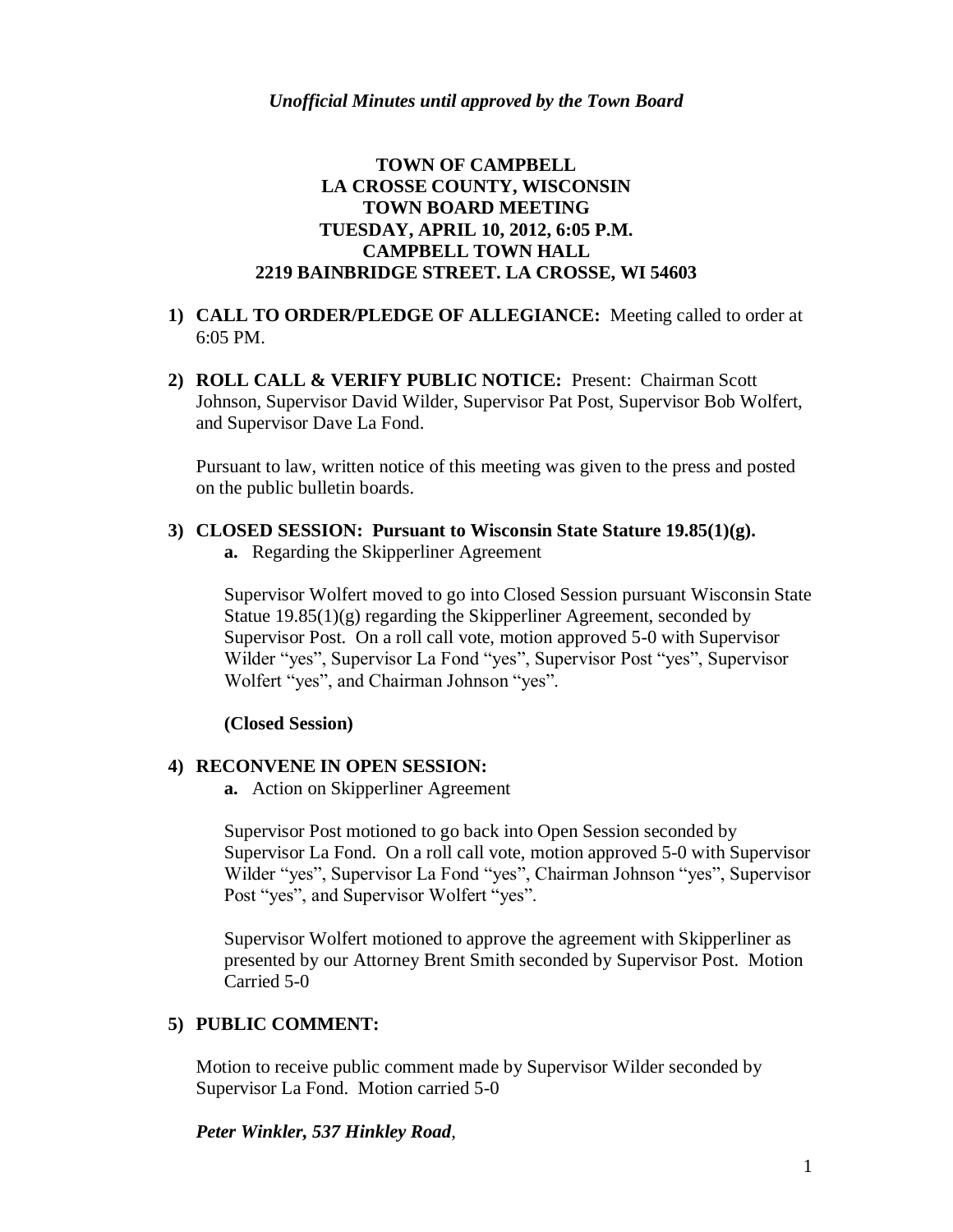**6) CONSENT AGENDA:** (All items listed are considered routine and will be enacted with one motion. There will be no separate discussion of these items unless a Board member so requests, in which case the item will be removed from the Consent Agenda and be considered on the Regular Agenda.

| A) Approval of Minutes: | <b>Regular Town Board Meeting 2-14-2012</b>  |
|-------------------------|----------------------------------------------|
|                         | <b>Special Electors Meeting 03-06-2012</b>   |
|                         | <b>Special Town Board Meeting 03-08-2012</b> |

#### **B) Plan Commission Meeting Recommendations: 03-06-2012**

- **1) SkipperLiner Acquisitions, LLC, 127/129 Marina Drive – Zoning change to rezone that portion of the property currently zoned Residential C to Industrial.** 
	- **2) Chad Niegelsen, project address, 117 Walnut Street – Variance to construct a 12-ft x 17-ft attached covered deck and a 45-ft x 63-ft attached garage to an existing non-conforming residence that will exceed 50% of the current local assessed value allowed for structural repairs and alterations to nonconforming structures and the proposed 12-ft x 17-ft attached covered deck will lie within the required 8-ft side yard.**
	- **3) Gary Kiela, 3319 Lakeshore Drive – Variance to construct a 1.83-ft x 4.5-ft fireplace chase that will lie within the required 75-ft setback from the ordinary high-water mark of Lake Onalaska.**

## **C) Payment of Bills**

Motion to approve Consent Agenda A, B-3, and C by Supervisor Wolfert seconded by Supervisor Post. Motion carried 5-0

Motion to approve Consent Agenda B-1 by Supervisor Wolfert seconded by Chairman Johnson contingent that the legal description is accurate of the area in question. Motion carried 4-1

Supervisor Post commented about Chad Niegelsen's truthfulness in regards to the county meeting and the Town meeting. Supervisor Post commented about discrepancies between the two meeting minutes. Supervisor Wilder asked if due to Mr. Niegelsen not being able to attend that we table the recommendation until Mr. Niegelsen could comment on his own behalf. Chairman Johnson stated that if there is not a decision tonight, it would probably move forward to the county without any recommendation from the Town. Mrs. Niegelsen spoke on behalf of her husband that the building would be used for nothing but personal storage.

Motion to deny Consent Agenda B-2 by Supervisor Post seconded by Supervisor Wolfert. Motion failed 2-3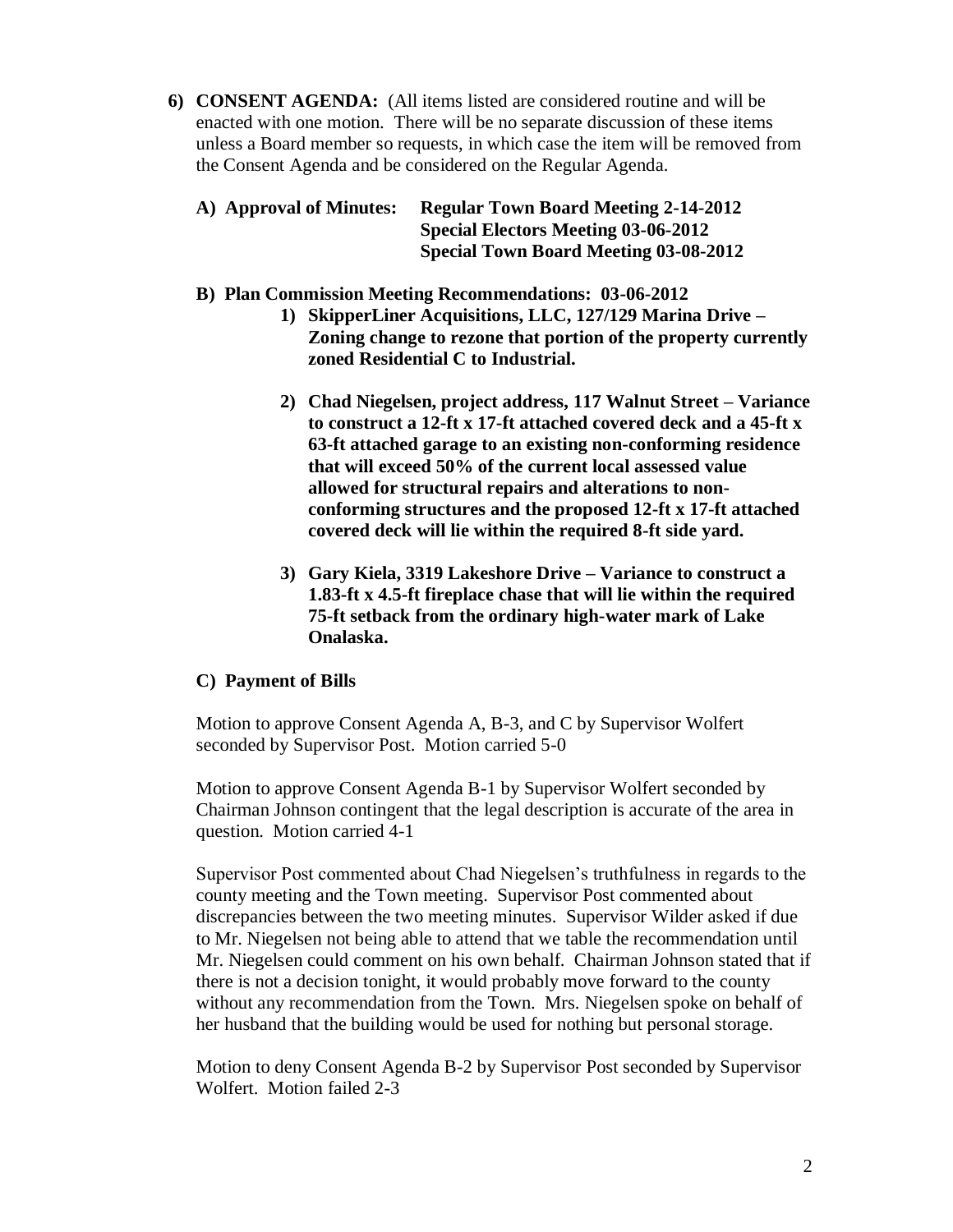Motion to approve Consent Agenda B-2 by Supervisor Wilder seconded by Supervisor La Fond. Motion carried 3-2

#### **7) OLD BUSINESS:**

#### **A) Second reading for Temporary Class "B" Retailer's License for French Island Lions Club, March 24, 2012, at the Community Center.**

Motion by Supervisor Wolfert to approve the second reading for a Temporary Class "B" Retailer's License for French Island Lions Club, March 24, 2012, at the Community Center seconded by Supervisor Post. Motion carried 5-0

#### **8) NEW BUSINESS:**

## **A) First reading for Temporary Class "B" Retailer's License for French Island Lions Club, April 28, 2012, at the Community Center.**

Motion by Supervisor Post to approve the first reading for Temporary Class "B" Retailer's License for French Island Lions Club, April 28, 2012 at the Community Center seconded by Supervisor La Fond. Motion carried 5-0

#### **B) Create Ordinance to extend elected Town officers' terms in response to election laws changes.**

Motion to create an Ordinance 1.01A to extend elected Town officers' terms in response to election laws changes by Supervisor Post seconded by Supervisor Wolfert. Motion carried 5-0

#### **C) Review and discuss the purchase of a camera for the water jetter – approx. cost \$17,000.00.**

Supervisor Wolfert stated that in the past, he had budgeted for outside source to come in and scope out the lines. Supervisor Wolfert stated that the problems come when there are clogs in the lines and have to contract to outside sources. Chairman Johnson states that the cost would in effect pay for itself over the short run due to not having to outsource for clogs in the lines.

Motion to give Supervisor Wolfert the authority to compare different camera's to purchase and move forward with said purchase by Supervisor Post seconded by Supervisor Wolfert. Motion carried 5-0

#### **D) Motion to change Rochelle Road on County Plat to Fanta Reed Road and Grand Avenue.**

Motion by Supervisor La Fond that part of the NW ¼ of the NW ¼ of Section 18, Township 16 North, Range 7 West and being part of Plainview Addition, being part of the road named Rochelle Road on the plat of Plainview Addition, that part of said road lying South of Lots 9 and 10 Block 3 and lying South of Lot 8 Block 4, and the South line extensions of said lots extended Easterly to the City of La